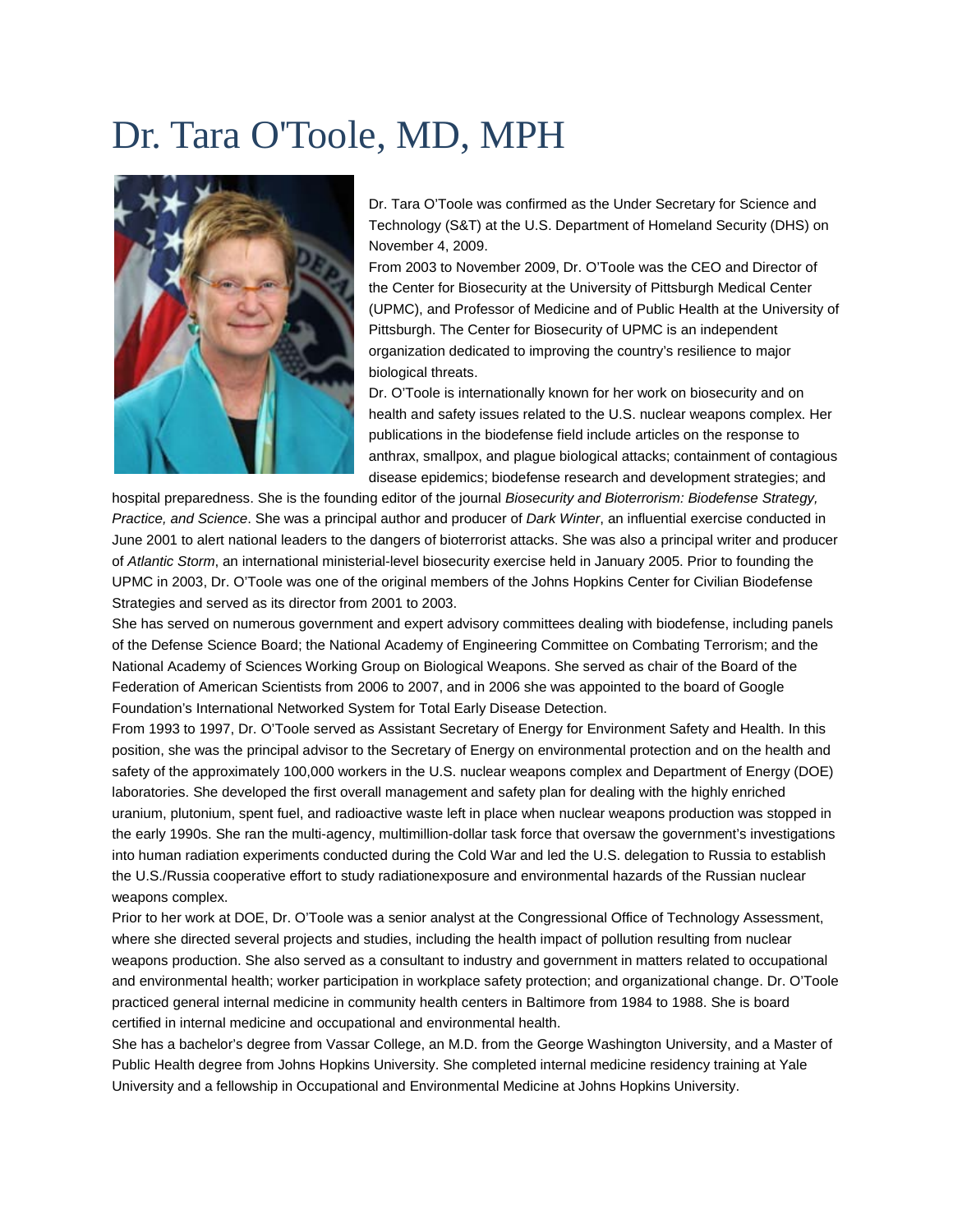## **Dr. Daniel M. Gerstein Deputy Under Secretary for Science & Technology, Department of Homeland Security**



Dr. Daniel M. Gerstein has served as the Deputy Under Secretary for Science & Technology in the Department of Homeland Security since August 2011. He is also an Adjunct Professor at American University in Washington, DC at the School of International Service (SIS) where he teaches graduate level courses on biological warfare and the evolution of military thought.

Dr. Gerstein has extensive experience in the security and defense sectors in a variety of positions while serving as a Senior Executive Service (SES) government civilian, in uniform, and in industry. Before joining DHS, he served as the Principal Director for Countering Weapons of Mass

Destruction (WMD) within the Office of the Secretary of Defense (Policy). He has served on four different continents participating in homeland security and counterterrorism, peacekeeping, humanitarian assistance, and combat in addition to serving for over a decade in the Pentagon in various high level staff assignments. Following retirement from active duty, Dr. Gerstein joined L-3 Communications as Vice President for Homeland Security Services, leading an organization providing WMD preparedness and response, critical infrastructure security, emergency response capacity, and exercise support to U.S. and international customers.

Dr. Gerstein also has extensive experience in international negotiations having served on the Holbrooke Delegation that negotiated the peace settlement in Bosnia, developed and analyzed negotiating positions for the Conventional Armed Forces in Europe (CFE) talks, and developed an initiative to improve cross border communications between Colombia and neighboring Andean Ridge nations. Additionally, Dr. Gerstein led an initiative to develop a comprehensive biosurveillance system for the Department of Defense (2010-2011), served on the leadership team for the Project for National Security Reform (PNSR) which was charged with developing a new national security act to reflect the changing security environment (2007-2008), co-led the Secretary of the Army's Transition Team (2004-2005), and led the Army's most comprehensive restructuring since World War II (2000-2001).

He has been awarded numerous military and civilian awards including an award from the Government of Colombia, the Department of State's Distinguished Service Award, and the U.S. Army Soldiers Medal for heroism.

He has published numerous books and articles on national security, biological warfare, and information technology including *Bioterror in the 21st Century* (Naval Institute Press, October 2009), *ICMA Report: Planning for a Pandemic* (ICMA Press, Volume 39/Number 3 2007), *Securing America's Future: National Strategy in the Information Age* (Praeger Security International, September 2005); *Leading at the Speed of Light* (Potomac Books, November 2006); *Assignment Pentagon* (Potomac Books, May 2007). He has also served as a fellow at the Council on Foreign Relations and is a current member.

Dr. Gerstein graduated from the United States Military Academy at West Point and has masters degrees from Georgia Institute of Technology in Operations Research, the National Defense University in National Security & Strategic Studies and the Command & General Staff College in National Security Strategy & Policy, and a Doctor of Philosophy degree from George Mason University in Biodefense.

He resides in Alexandria, VA with his wife Kathy. They have two daughters.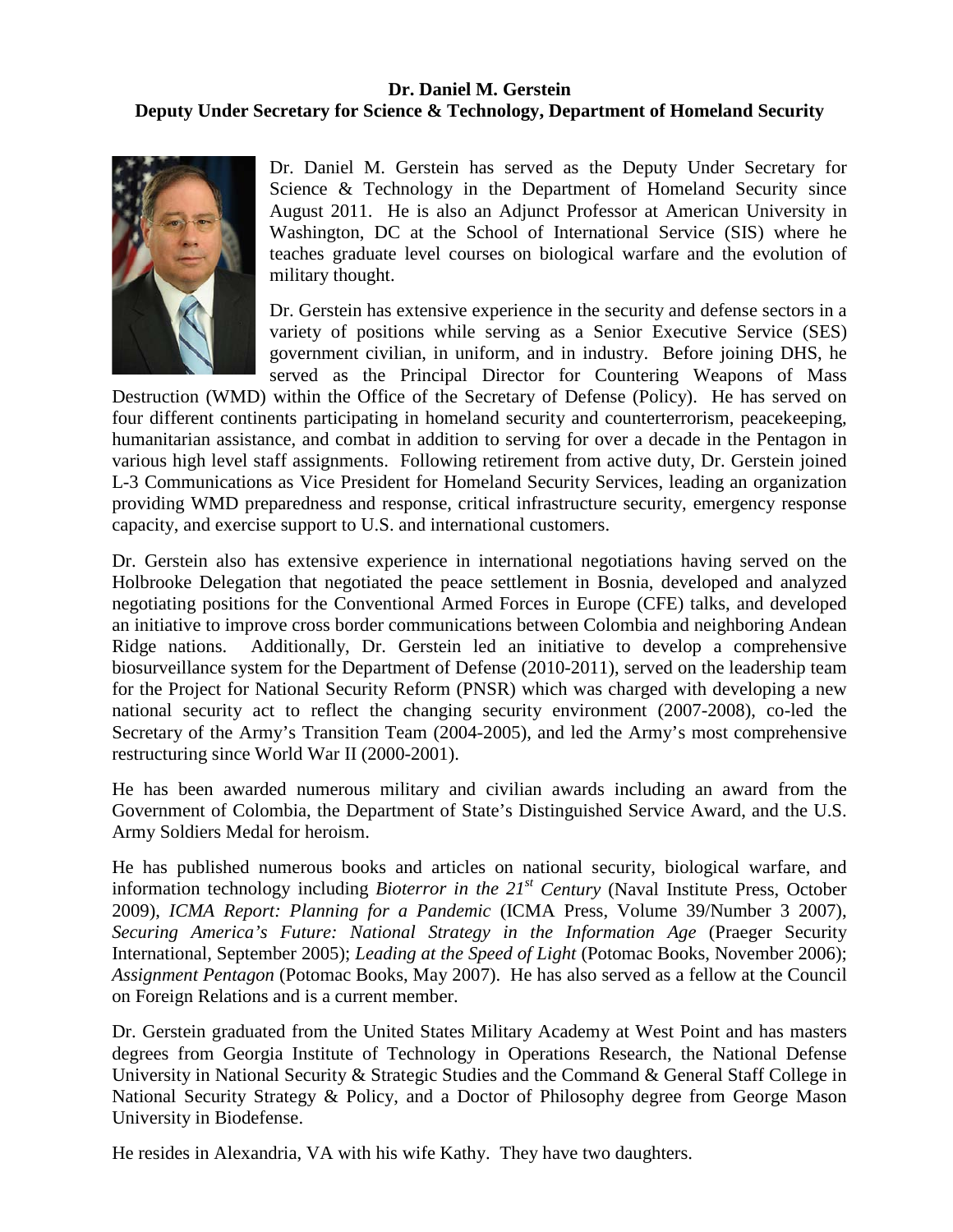

## **Paul Benda**

**Special Counselor to the Under Secretary for Science and Technology and the Director of the Homeland Security Advanced Research Projects Agency U.S. Department of Homeland Security** 

Paul Benda joined the Department of Homeland Security's Science and Technology Directorate (S&T) in January 2010. He now serves as Special Counselor to the Under Secretary and Director of the Homeland Security Advanced Research Projects Agency (HSARPA).

At the Department of Defense (DOD), Mr. Benda was Director of the Project Integration Office (PIO), a Senior Executive Service position. As Director, he oversaw the design, implementation, testing, and commissioning of all security

systems at the Pentagon Reservation including modernization of identity management and access control system for 90,000+ building pass holders and protection against Chemical, Biological, Radiological, Nuclear and Explosives (CBRNE) attacks.

Earlier, as the Pentagon's CBRNE Director, Mr. Benda led the deployment of an advanced CBRNE surveillance, monitoring, response, and protection capability via the Pentagon Shield Program. The National Academies of Science hailed the program as representing the "highest standard" of building protection programs.

In earlier civilian service, Mr. Benda served as a program manager at DOD's Defense Advanced Research Projects Agency (DARPA). There, he ran several programs to develop new technologies to defend against CBRN weapons. He ran the Triangulation Identification for Genetic Evaluation of Risks (TIGER), a revolutionary biosensor that enables all pathogens present in a sample to be simultaneously identified. TIGER was used during the H1N1 Flu Pandemic to detect and characterize samples before traditional assays were available.

Before being assigned to DARPA, Mr. Benda served as contract lead technical support to the Director of the Special Projects Office at DARPA on the Immune Building program and other classified efforts. During this time, he also supported the U.S. Special Operations Command as Chief Engineer for the Independent Validation and Verification team for an Advanced Concept Technology Demonstration that focused on the tools and techniques necessary to support counter-proliferation operations against chemical and biological weapons production facilities.

Mr. Benda began his career as a U.S. Air Force officer at the Air Force Research Laboratory, Rome Research Site, providing operational support to the Defense Intelligence Community.

Mr. Benda earned B.S. and M.S. degrees in Mechanical Engineering from Purdue University.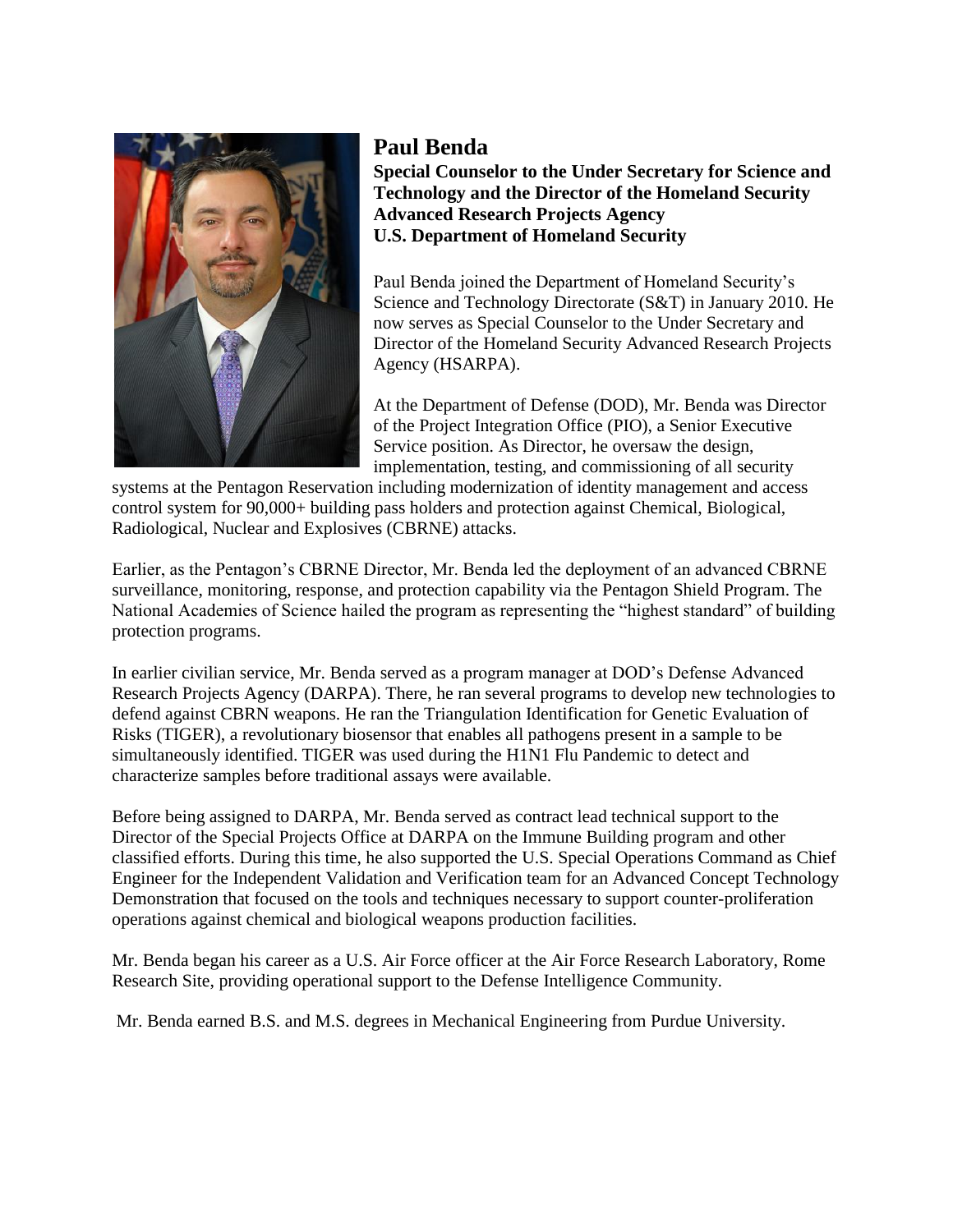

#### **Debra S. Durham Director, Acquisition Support & Operations Analysis (ASOA) U.S. Department of Homeland Security, Science & Technology Directorate**

Mrs. Debra Durham (Debbie) joined the Department of Homeland Security (DHS), Science and Technology Directorate (S&T) in April 2011. She is a Senior Executive serving as the Director of the Acquisition Support & Operations Analysis Group. In this capacity she serves as the DHS Executive Agent for the Federally Funded Research and Development Centers, S&T Component Acquisition Executive, and leads the DHS S&T Offices of Chief Systems Engineer, Operational Test and Evaluation, Standards, and Research & Development Analysis and Assessment. Mrs. Durham came to DHS S&T from the U.S. Secret Service where she introduced acquisition and established the

first major acquisition program and corporate acquisition process. She served as the Deputy Chief of an operational Information Technology (IT) workforce with over 200 federal professionals located throughout the United States and around the world.

Mrs. Durham joined DHS in 2007 after serving a two and a half year executive tour in the private sector as Vice President of Defense Systems leading geospatial and IT products and services. Prior to working in private industry, Mrs. Durham worked twenty years with the U.S. Navy. She was the Director for Department of the Navy's Naval Sea Systems Command (NAVSEA) Office of Warfare Systems Engineering and Architecture. In that role, she implemented Technical Authority for surface ship combat and weapon systems. Mrs. Durham transitioned in to NAVSEA as the Strike Force Interoperability Warfare Systems Certification and Assessment Manager and provided technical and programmatic direction for U.S. Naval combat and weapon system integration and interoperability, certification, and strike force assessments for deploying combat and C4ISR systems.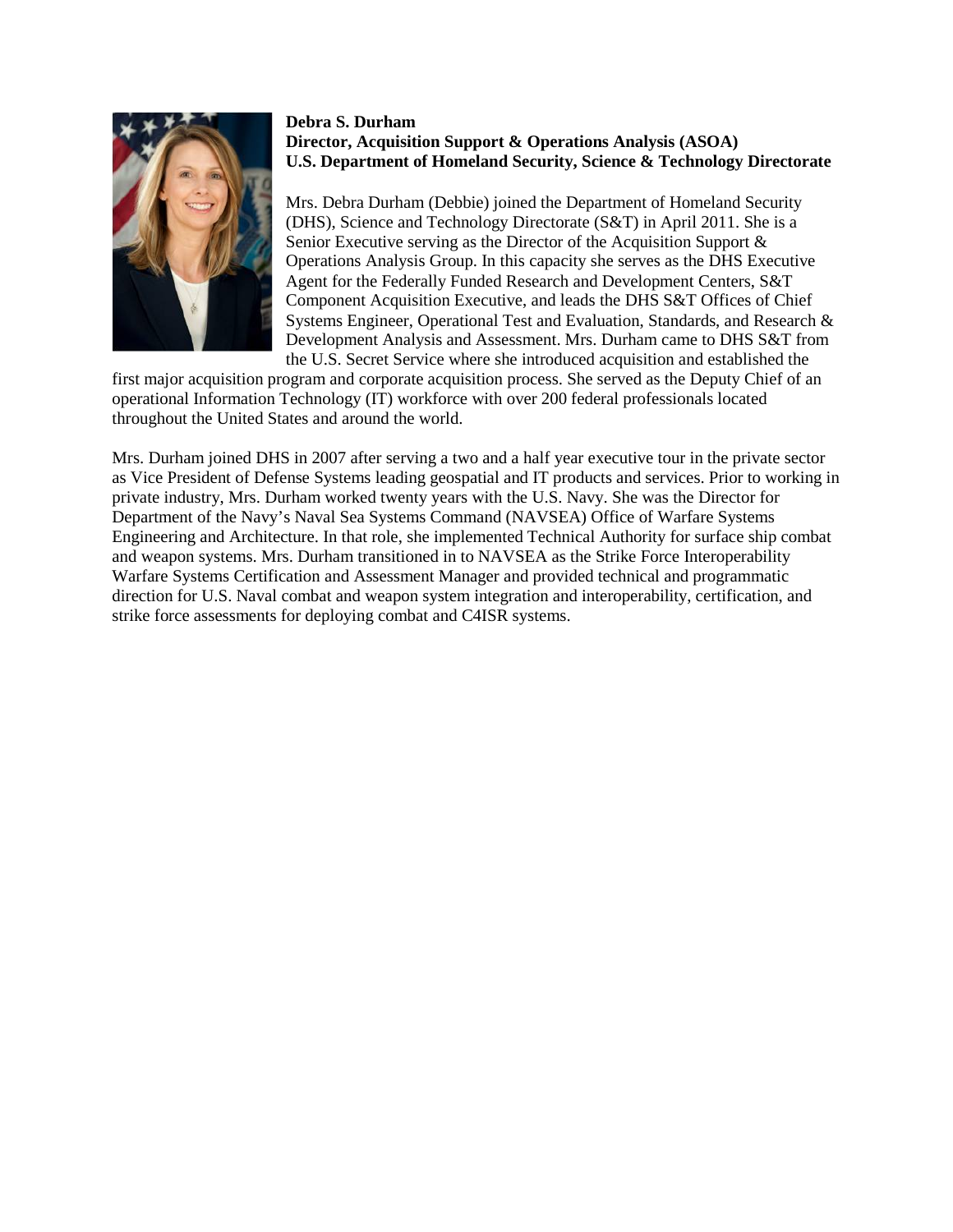

# **Dr. Robert Griffin Director of First Responder Group Science and Technology Directorate Department of Homeland Security**

Dr. Griffin joined the Department of Homeland Security's Science and Technology Directorate in August 2010. He serves as the Director of the Support to the Homeland Security Enterprise and First Responders and is a member of the Federal Senior Executive Service. Dr. Griffin comes to DHS after a twenty-year career in local government as a senior leader and first responder.

Prior to his appointment Dr. Griffin served as the Director of

Environmental Services for Arlington County Virginia. He managed a diverse portfolio of core governmental functions including roads and engineering, water and waste-water delivery and treatment, transportation, refuse and recycling, facilities construction and maintenance, fleet management, capital planning and construction, and a nationally recognized energy and environmental sustainability program.

Earlier Dr. Griffin was appointed the first Director of the Arlington County Office of Emergency Management, where he developed a cross-functional department consisting of emergency management, law enforcement, fire/rescue, public health, and emergency communications personnel. As the Director of Emergency Management, he managed the integration of the County's emergency management functions and emergency communications functions into a single department. Programs of note include construction of a state of the art emergency communications center and data analysis center, an integrated public notification system including outdoor warning systems, enhanced sheltering capabilities for people and pets, and a nationally recognized citizen outreach effort. While in Arlington, Dr. Griffin organized and led relief efforts to Florida (2004), New Orleans (2005), and numerous regional and intra-state deployments. In 2006, Dr. Griffin was recognized by the Arlington Civic Federation with the President's Award.

Prior to his time in Arlington, Dr. Griffin served as Assistant County Administrator and Chief of Fire and Rescue in Loudoun County, Virginia, where he led the County's fire, rescue, bomb squad, emergency communications, and emergency management functions. He ran the Loudoun emergency operations center during the response to the 9/11/2001 attack on the Pentagon and the anthrax attack on the Dulles Postal Facility. Previously, he was Executive Administrator of the Town of Tyngsborough and Town Administrator of Townsend, Massachusetts. He is a certified fire fighter and fire officer.

Dr. Griffin earned a Doctor of Philosophy in public administration/public affairs from Virginia Tech as well as a Master's degree in public administration from the University of Massachusetts, Amherst, and a Bachelor of Science in political science from the same institution. Dr. Griffin's dissertation was a study of the characteristics of coordination in the homeland security network.